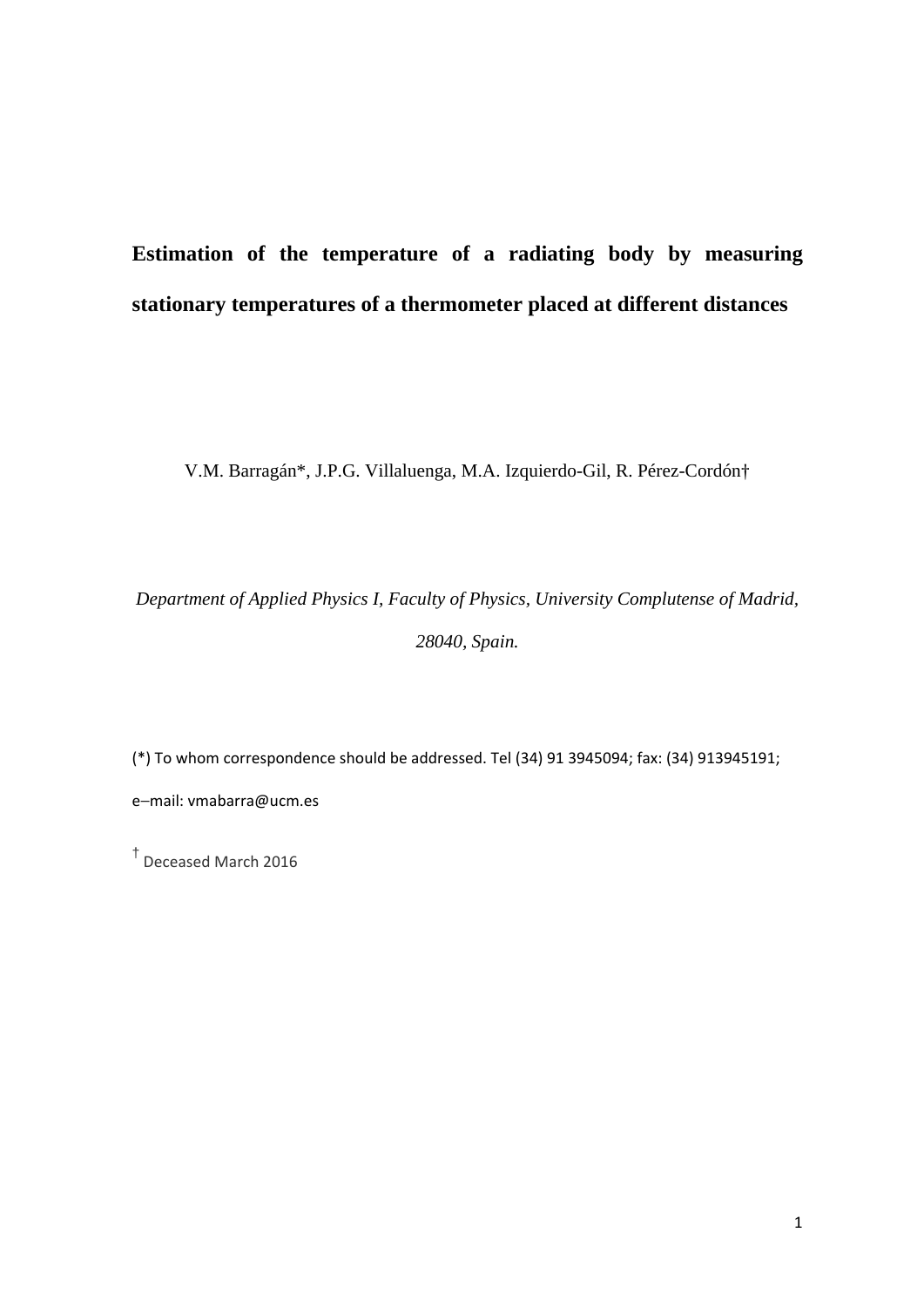# **Abstract**

The paper presents a novel method for determining the temperature of a radiating body. The experimental method only needs the utilization of very common instrumentation. It is based on the measurement of the stationary temperature of an object placed at different distances of the body and on the application of the energy balance equation in a stationary state. The method permits to obtain the temperature of an inaccessible radiating body when radiation measurements are not available. The method has been applied to the determination of the filament temperature of incandescent lamps of different powers.

*Keyword:* Energy balance equation; Incandescent lamp; Radiant temperature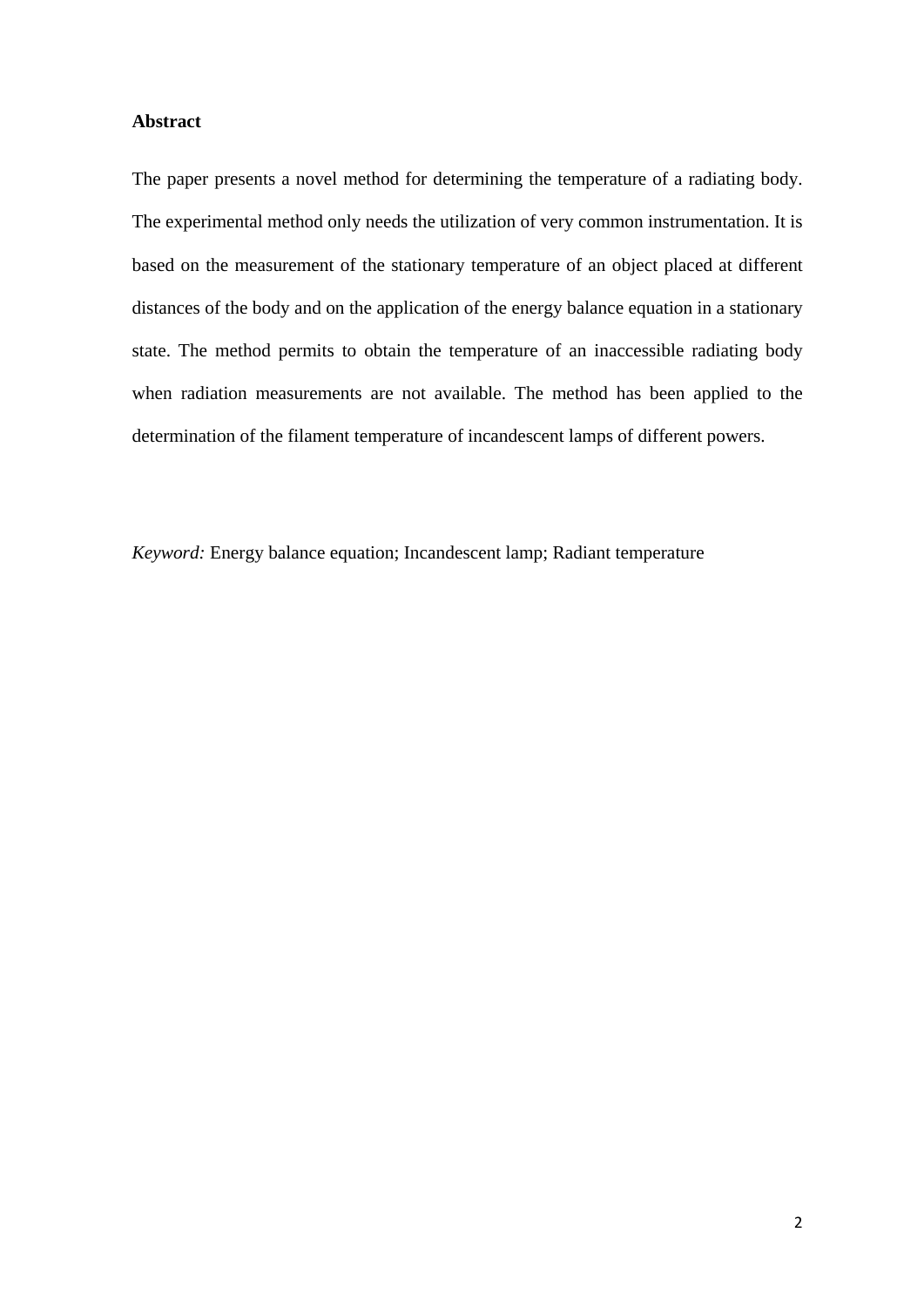#### **1. Introduction**

The temperature of a radiant body has been determined by several methods. Optical methods for measuring the incandescent object are widely known and used universally [1]. One of the more studied systems has been an incandescent lamp. Incandescent lighting is very economical and nonhazardous to manufacture, although less energy efficient than other lighting technologies. For this reason the estimation of the temperature of the filament of an incandescent lamp has been studied extensively [2-4]. In heating and cooling systems, radiative exchanger and radiant temperature gain importance. Radiating heating systems are a preferable alternative to produce more comfortable environment. For this reason, the knowledge of the temperature of a radiant body is an important theme.

A small object irradiated by a radiation source can reach a steady state within a stable environment. The temperature of the object in that state could be evaluated by performing a detailed energy balance. To accomplish this balance it is necessary to know: 1) the temperature of the radiation source, 2) the geometry of the radiation source and its emittance, 3) the geometry of the object and its behavior against radiation, 4) the position of the object with regard to the source, 5) the temperature of the environment, and 6) the detailed thermal conduction or convection existing between the object and its environment.

Supposing that, except the source temperature, all the necessary physical information about the object and the source is known, a detailed energy balance could be made for the object, while the temperature of the object could be measured at the steady state at a given distance between the object and the source. If this approach is applied to multiple steady states corresponding to different distances between source and object, the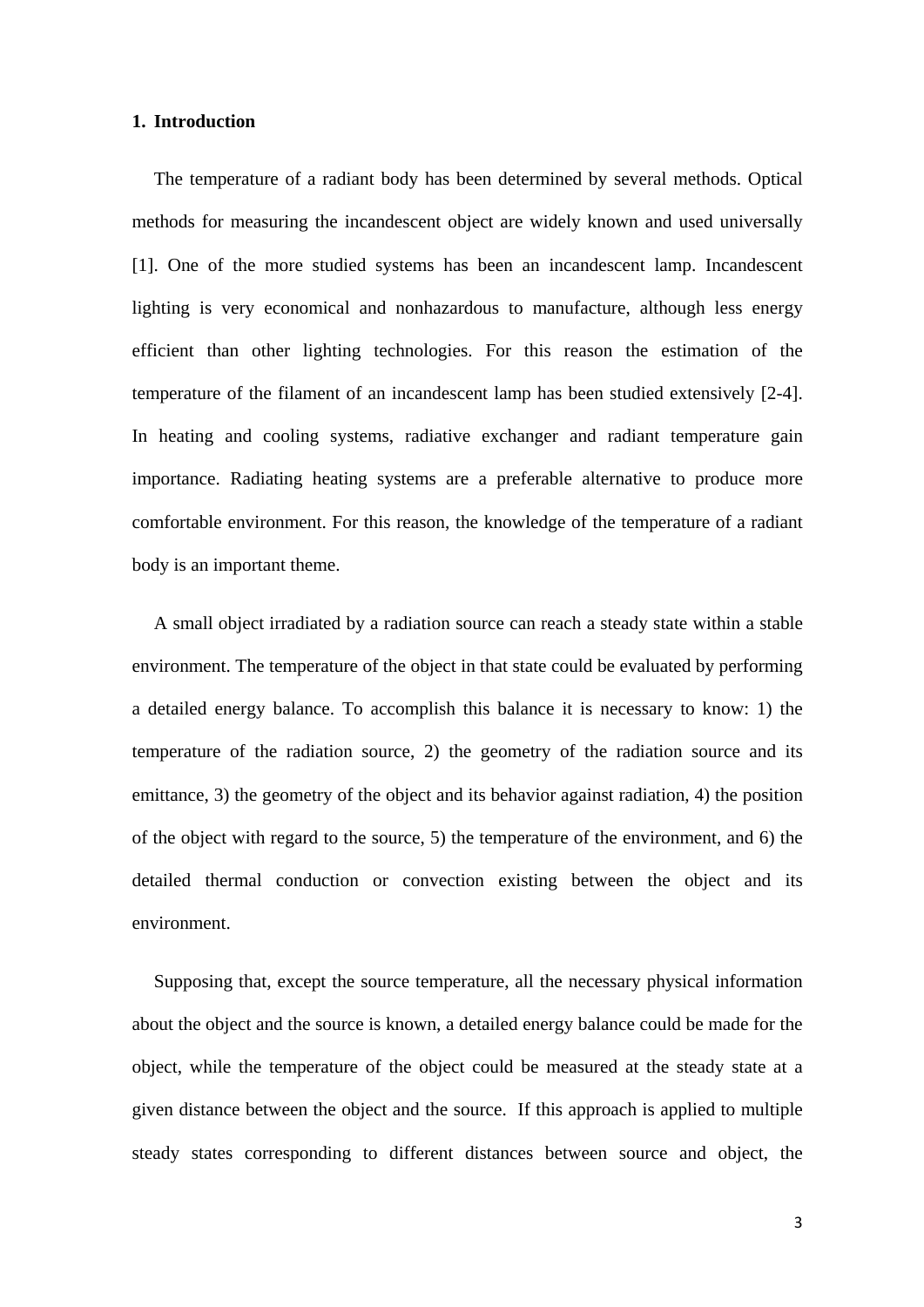unknown source temperature can be calculated. Further, if the object is a thermometric bulb, its temperature can be directly measured. This would be necessary, for example, if the source temperature measurement is inaccessible and radiation measurements are not available. Moreover, the necessary instrumentation for the experimental method proposed is very common in laboratories.

In what follows, it is shown that setting a detailed energy balance for the thermometer in the steady state, on one hand, and performing a series of simple experimental measurements, on the other hand, it is possible to determine the temperature of the source. By the way, the spatial temperature field induced by radiation corresponding to the stationary states of the thermometer is determined.

## **2. Experimental setup**

An incandescent lamp and a calibrated thermocouple were used as radiation source and thermometric bulb, respectively. Both were placed in an elementary optics bench, which permitted to measure the distance, *R*, between both with millimeter precision. A spherical lamp, with a diameter of 0.045 m, was used to simplify the geometry. The lamp filament forms a flat arch, located in the mid-point plane of the lamp. Both filament and glass bulb of the lamp act as radiation sources with different temperatures (figure 1). A thermocouple was used as thermometer (figure 2). The thermocouple welding, of copper and nickel, has approximately the shape of a small cylinder of diameter of 0.0002 m. To simplify the geometry of the thermometer, it is covered with a square foil housing. This cap is approximately flat (except for the slight deformation caused by the thermocouple), and its surfaces approximate two squares, each with an area of  $0.0001 \text{ m}^2$ . The temperature measurement is carried out with the usual electronic instrumentation, which permits to measure temperature within 0.1 K.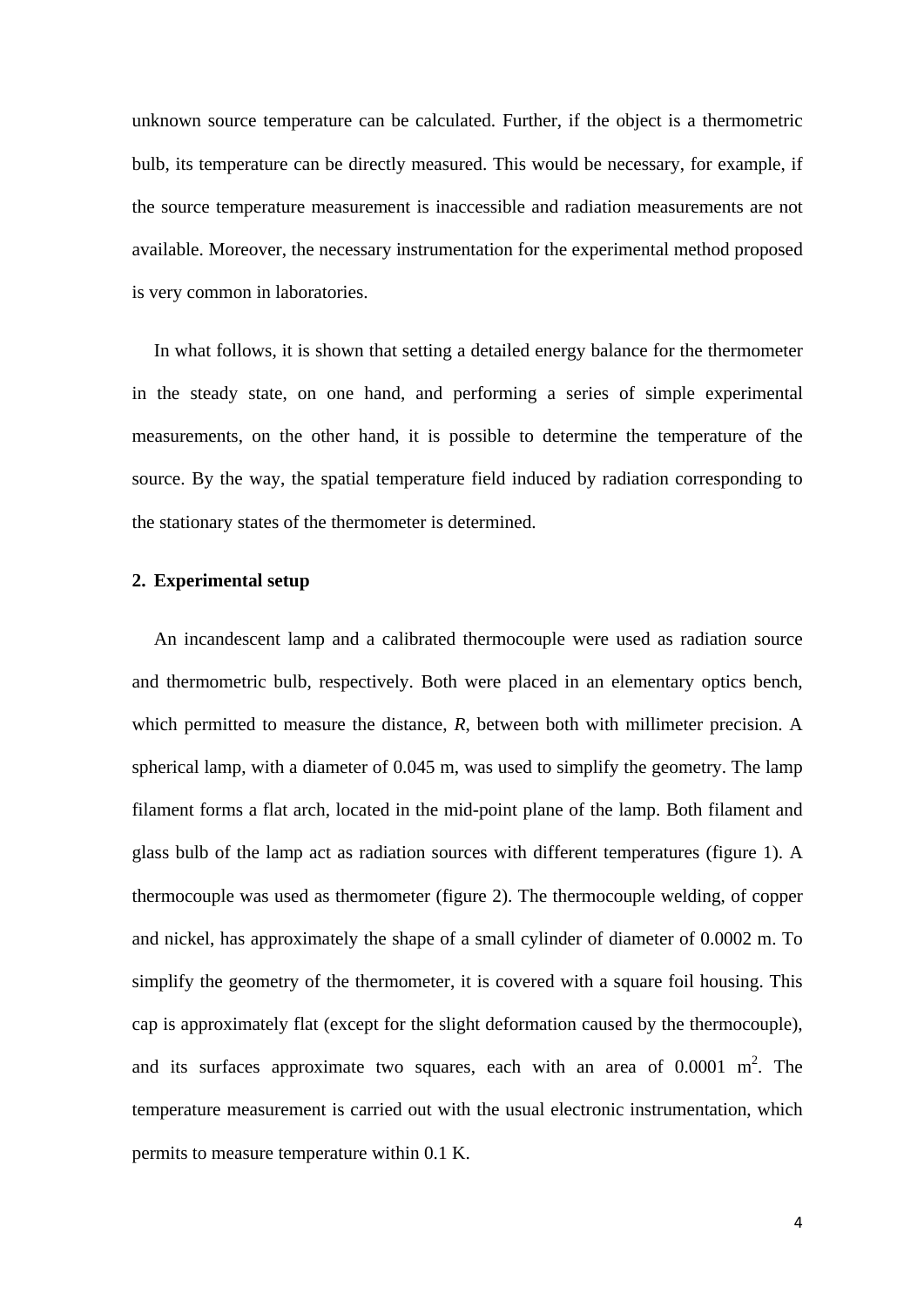

**Figure 1.** Standard incandescent lamp used as radiation source.

In the optical assembly, the plane containing the filament and the plane of the cap are parallel placed. An imaginary axis perpendicular to both planes passes approximately through the centers of the lamp and the cap (figure 2). In these terms, it can be assumed as a good approximation that the radiation source acts as a point source. In fact, the bulb spherical symmetry allows that it can be considered as a central point. Moreover, the filament can be considered as a series of point sources that form an arc of approximately 0.005 m around the center of the lamp. In turn, the series of point sources can be considered as a single source placed at the center, at the same distance that between the lamp and the thermometer.



**Figure 2.** Sketch of the system.  $T_F$ : filament temperature;  $T_B$ : glass bulb temperature; *T*: thermometer temperature;  $T_E$ : environmental temperature;  $R$ : distance between thermometer and lamp;  $A$ : cap surface.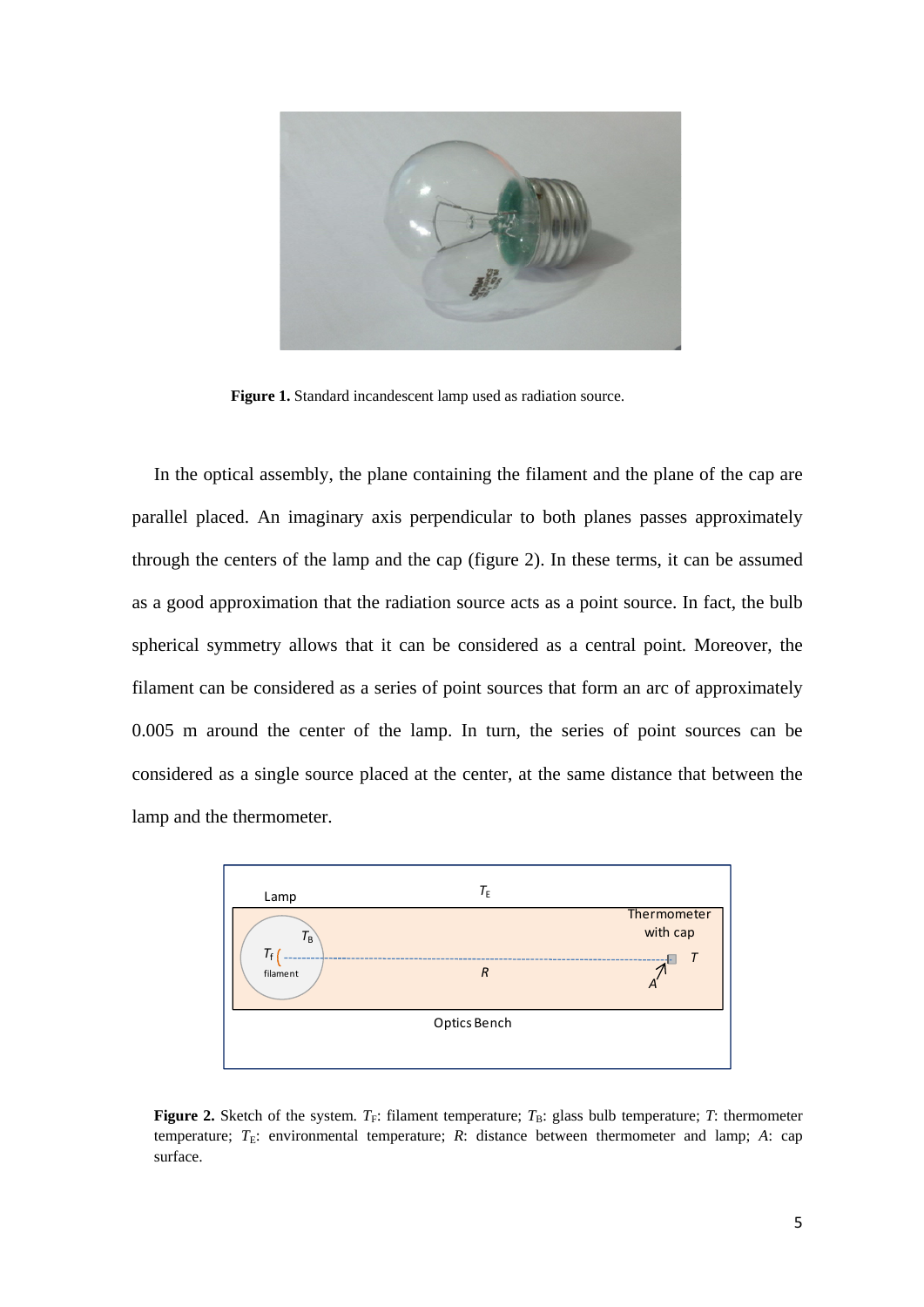#### **3. Stationary energy balance**

The different energy contributions to the energy balance of the thermometric bulb in steady state are: 1) the radiant fluxes of the filament,  $J_f$ , and of the glass bulb lamp,  $J_B$ , incident upon the surface, *A*, of the face of the cap exposed to the lamp through the solid angle,  $A/(4\pi R^2)$ , defined by this surface at the distance *R* from the center of the lamp. Furthermore, the radiant flux,  $J_A$ , incident upon both sides of the cap from the environment, 2) the radiant flux,  $J_m$  emitted by both sides of the cap of the thermometric bulb, 3) the convective flux,  $J_{\rm cv}$ , over the cap in the laboratory environment, and 4) the conductive flux,  $J_{cd}$  from the thermometric bulb via thermocouple leads, towards the environment. In the steady state, the incoming and outgoing fluxes should be equal in absolute value, so that the net flux through the thermometric bulb is constant. Taking into account that the radiant fluxes of the filament, of the glass bulb and the environment are incoming fluxes, and the radiant flux of the thermometric bulb cap and the convective and conductive fluxes are outgoing fluxes, the balance is symbolically expressed:

$$
(J_f + J_B) \frac{A}{4\pi R^2} \sigma_m + J_A - J_m - J_{cv} - J_{cd} = 0
$$
 (1)

In the first term of equation (1), both radiation fluxes are multiplied by the solid angle subtended by the cap and by the factor  $\sigma_{m}$ , which represents the absorptivity of the aluminum cap which covers the thermocouple.

 The different terms in equation (1) are defined as follows. The radiation emitted by a real surface *S* at thermodynamics temperature  $T<sub>S</sub>$  is given by the Stefan-Boltzmann law as

$$
J = S \varepsilon \sigma T_s^4 \tag{2}
$$

where  $\sigma$  is the Stefan-Boltzmann constant and  $\varepsilon$  the emissivity of the surface [5].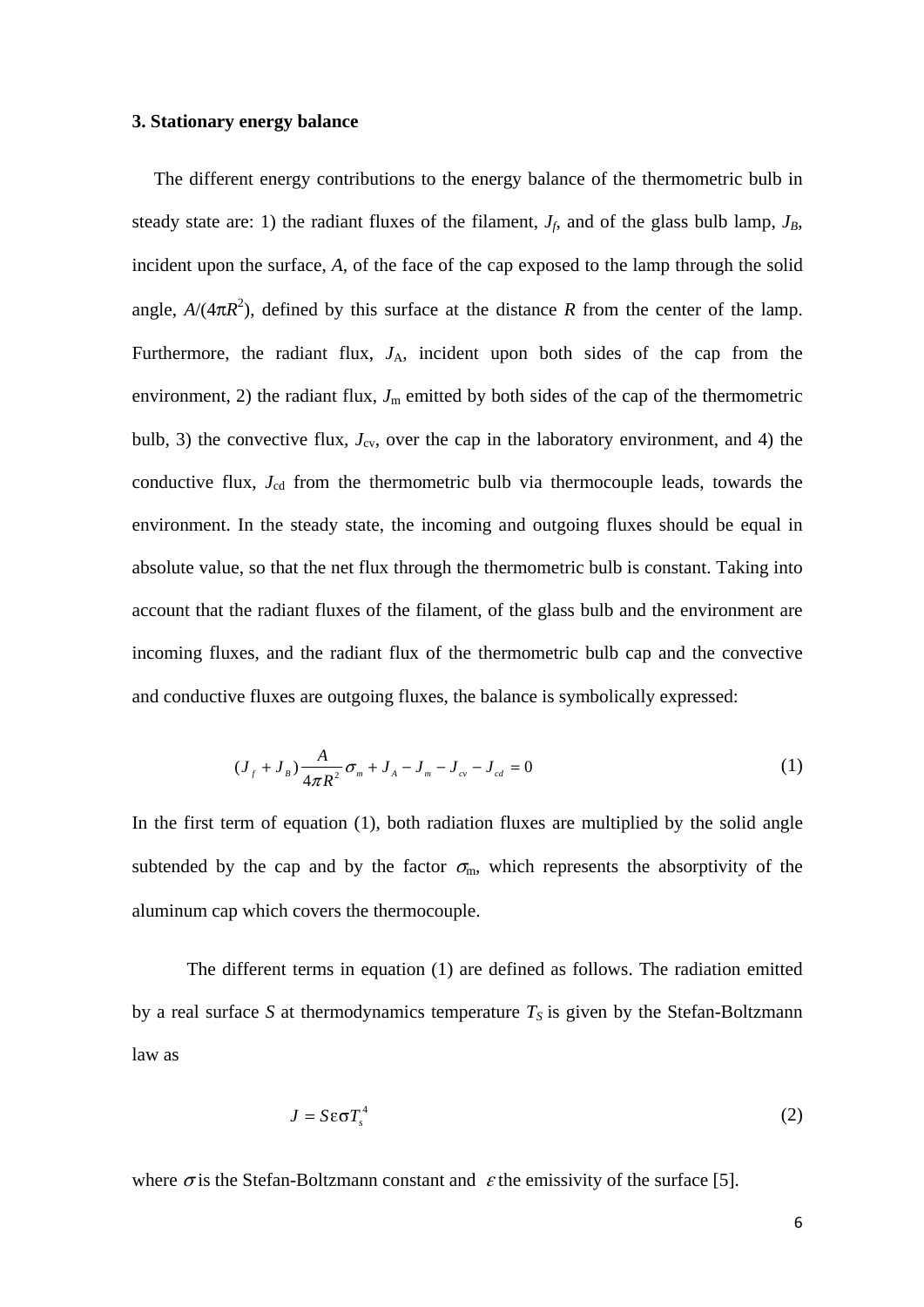According to equation (2), the radiant flux of the filament can be expressed as [5,6]:

$$
J_f = S_f \varepsilon_f \sigma T_f^4 \left( 1 - \sigma_{Bf} \right) \tag{3}
$$

where  $S_f$  and  $\varepsilon_f$  are, respectively, the area of the emission effective surface and the emissivity of the filament,  $T_f$  is the temperature of the filament, and  $(1-\sigma_{\text{Bf}})$  is the correction factor due to absorption of the filament radiation by the glass bulb of the lamp.  $\sigma_{\text{Bf}}$  is the absorptivity for the visible light spectrum of the filament.

 The radiant flux of the glass bulb lamp can be expressed, according to equation (2) as [5,6]:

$$
J_{B} = S_{B} \varepsilon_{B} \sigma T_{B}^{4} (2 - \sigma_{BB})
$$
 (4)

where  $S_B$  is the area of the emission surface of the lamp bulb,  $\varepsilon_B$  is its emissivity, and  $T_B$ is its temperature. The term  $(2-\sigma_{BB})$  is the correction factor that takes into account the bulb radiation absorbed by the bulb itself. Both, inner and outer sides of the bulb, emit mostly infrared. After multiple reflections, the internal radiation goes out of the bulb, with the exception of the amount absorbed by it.  $\sigma_{BB}$  is the absorptivity for the emission spectrum of the bulb itself.

 The radiant flux incident upon both sides of the cap from the environment can be expressed as [5,6]:

$$
J_A = 2A\sigma_m \sigma T_E^4 = 2AC\varepsilon_m \sigma T_E^4 \tag{5}
$$

where  $T_E$  is the environmental temperature, and the other symbols have been previously defined. The relationship between the absorptivity  $\sigma_{\rm m}$  and the emissivity  $\varepsilon_{\rm m}$ , is expressed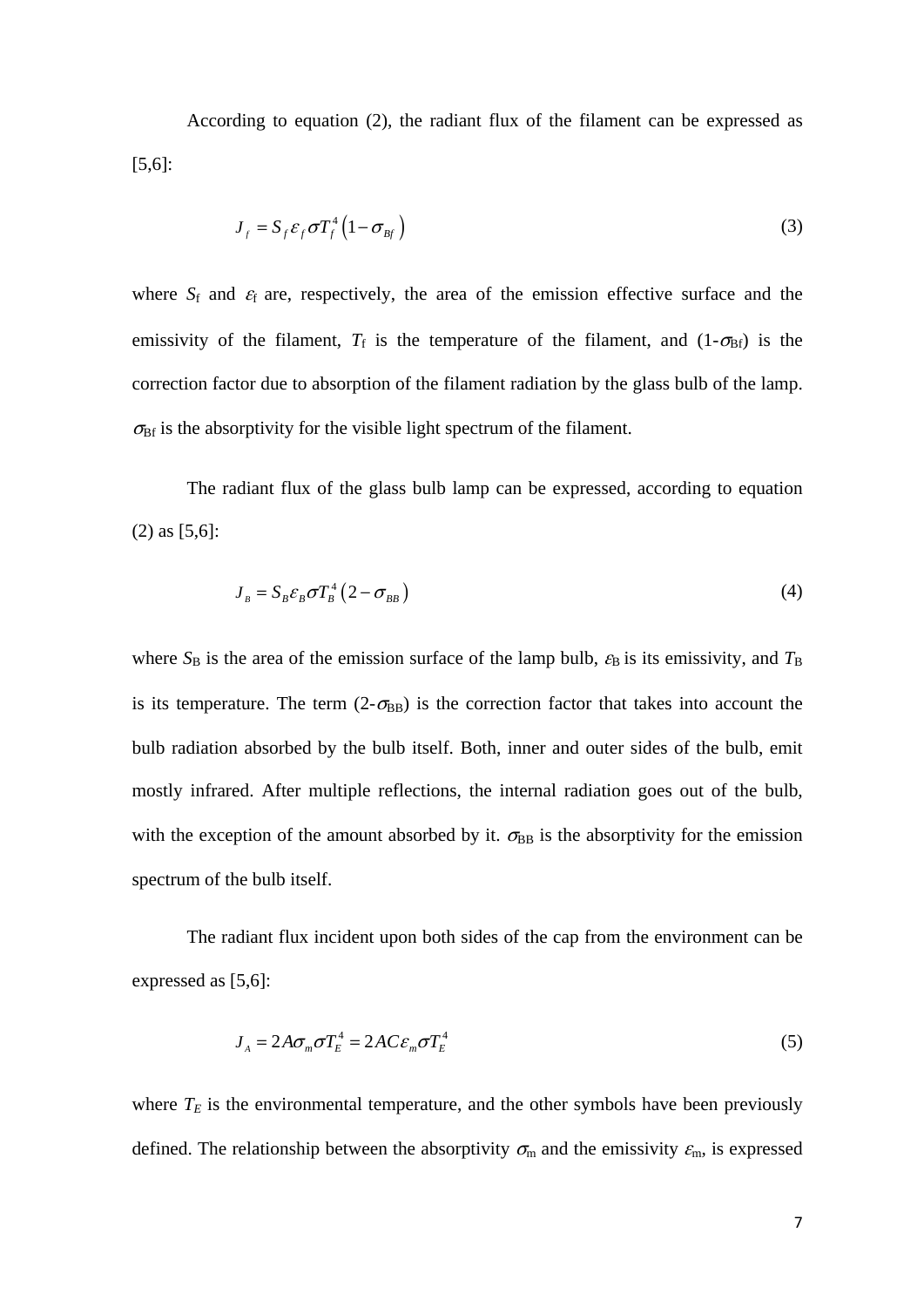by  $C = \sigma_{\rm m}/\epsilon_{\rm m}$ . The behavior of the environment can be assimilated, for simplicity, to a black body cavity of temperature  $T_{\text{E}}$ .

The radiant flux emitted by both sides of the cap of the thermometric bulb can be expressed as [5,6]:

$$
J_m = 2A\varepsilon_m \sigma T^4 \tag{6}
$$

where *T* is the thermometric bulb temperature.

 The convective heat transfer acts on a surface *S* can be conveniently expressed by Newton's law of cooling as [7]

$$
J = Sh(T_s - T_\infty) \tag{7}
$$

where *h* is the convection heat transfer coefficient, and  $T_{\infty}$  is the temperature of the fluid sufficiently far from the surface.

 According to equation (7), the convective flux over the cap in the laboratory environment,  $J_{\rm cv}$ , can be expressed as:

$$
J_{cv} = 2Ah(T - T_E) \tag{8}
$$

where *h* is the corresponding convection coefficient, and it has been taken into account that the convection flux acts on both sides of the cap of the thermometric bulb. In this case  $T_{\infty}$  would be the environmental temperature  $T_E$ . The convective flux can be estimated from equation (8) considering the cap as a vertical plate of length the edge of the cap. It permits to express *h* as a function of known parameters as the conductivity, diffusivity and kinematic viscosity of the air (See Appendix).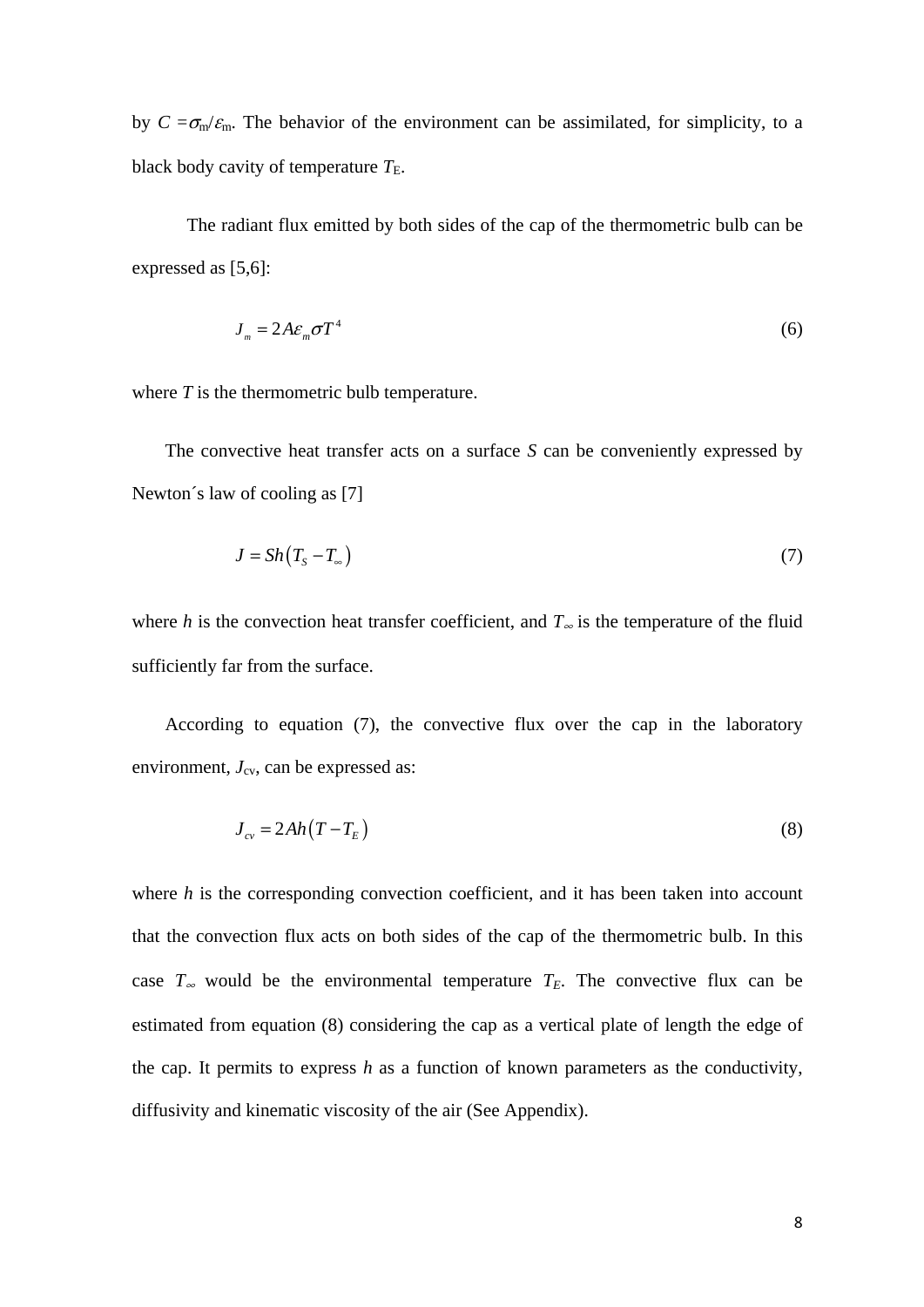The rate of heat conduction through a plane layer of area *S* and thickness  $\Delta x$  can be expressed by the Fourier´s law of heat conduction as [8]:

$$
J = -kS \frac{\Delta T}{\Delta x} \tag{9}
$$

where  $k$  is the thermal conductivity and  $\Delta T$  is the temperature difference established across the layer.

The conductive flux,  $J_{cd}$ , is performed by the two thermocouple wires, Cu and Ni. For both, the length, *L*, between bulb and measuring equipment is 1 m. The latter, due to its mass, is assumed at environmental temperature. The sectional area of the wire, *s*, is  $2x10<sup>-7</sup>$  m<sup>2</sup>. According to equation (9), the expression for the conductive flux is given by:

$$
J_{cd} = s \frac{\left(\kappa_{Ni} + \kappa_{Cu}\right)}{L} \left(T - T_E\right) \tag{10}
$$

with  $K_{Ni}$  and  $K_{Cu}$  the thermal conductivities for Ni and Cu, respectively.

To replace the numerical values corresponding to the material properties in equation (1), the following criteria are applied: i) In the spatial measurements, the variation of the temperature of the thermometric bulb is of the order of two dozen degrees above environmental temperature at the most. Therefore a reference temperature intermediate of 300K was taken to evaluate the physical properties of the bulb. ii) To select the physical properties of the glass bulb of the lamp, whose temperature rises a hundred degrees, at most, the values of the absorption and emission properties are taken at 300 K. iii) The emissivity of the filament depends on the temperature, which varies thousands of degrees above ambient. In order to estimate the value of the emissivity corresponding to each temperature, the following experimental relation between filament absolute temperature and emissivity is used [7,9]: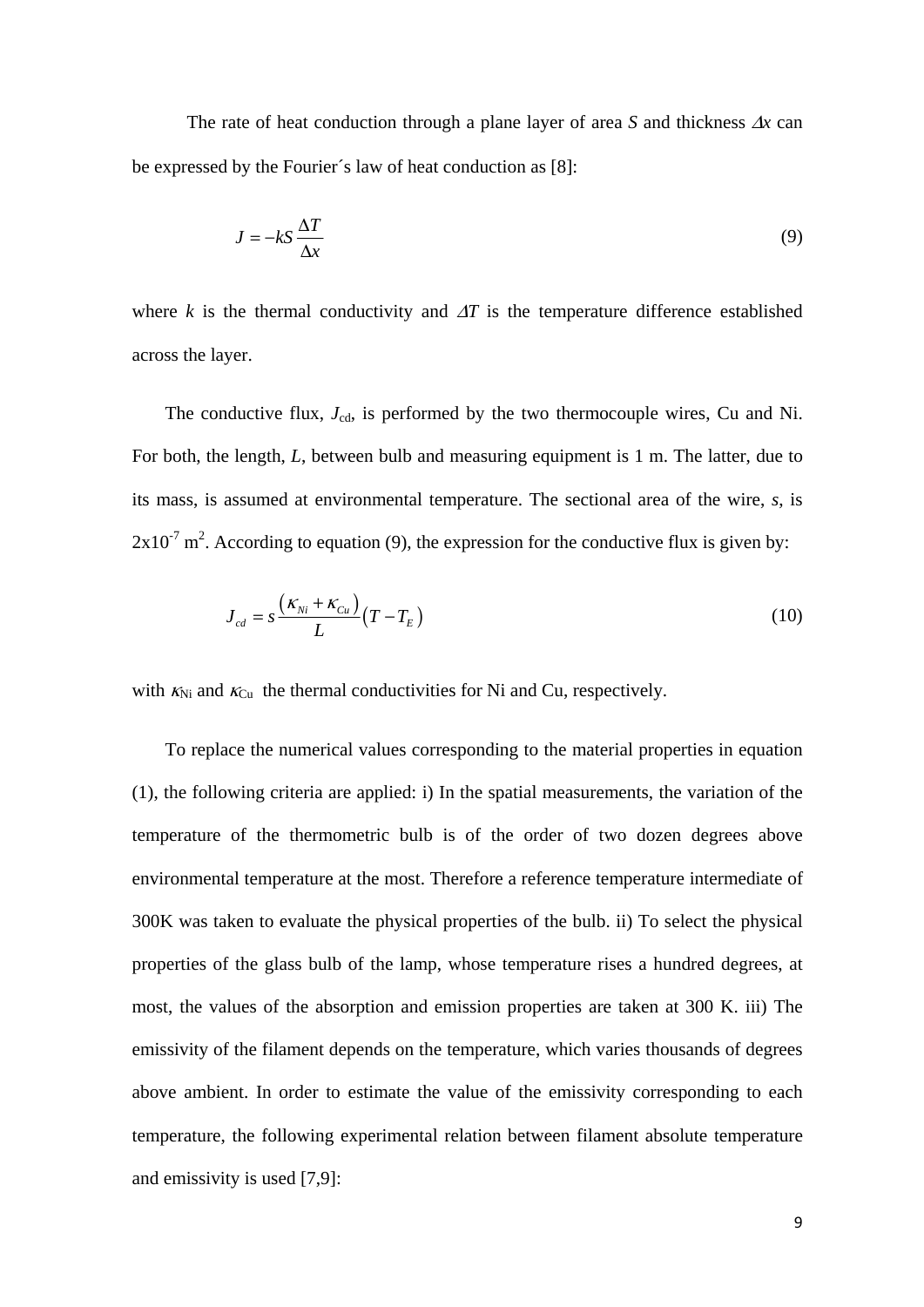$$
\varepsilon_f = (4.4 \pm 0.2) 10^{-2} + (1.9 \pm 0.3) 10^{-4} T_f - (2.3 \pm 0.7) 10^{-8} T_f^2. \tag{11}
$$

The numerical values of different parameters used are shown in Table 1 [8-10].

The area of the effective surface for the radiation of the filament is different for different power lamps. It also depends on the bulbs lamp manufacturer. Normally, the front of the bulb is a semisphere, enabling to consider spherical symmetry for the frontal radiation. All the spherical lamps used in this study (figure 1), have the same value of the bulb surface given in Table 1. The surface of the filament depends on the power lamp. The corresponding area values for 25, 40 and 60 W are given in Table 1.

**Table 1.** Values of the used parameters

| Absorptivity of the lamp in the infrared fringe, $\sigma_{BB}$       | $0.726^{\text{a}}$                                       |
|----------------------------------------------------------------------|----------------------------------------------------------|
| Absorptivity of the lamp in the visible fringe, $\sigma_{\text{Bf}}$ | $6.69x10^{-3}$ <sup>a</sup>                              |
| Acceleration of Gravity, g                                           | $9.81 \text{ ms}^{-2}$ <sup>a</sup>                      |
| Area of the cap surfaces (squared), A                                | $(1.00\pm0.02)$ x10 <sup>-4</sup> m <sup>2</sup>         |
| Area of the spherical lamp bulb, $S_B$                               | $(6.36\pm0.01)x10^{-3}$ m <sup>2</sup>                   |
| Effective area of the filament (60 W lamp), $S_f$                    | $(5.2\pm0.01)x10^{-5}$ m <sup>2</sup>                    |
| Effective area of the filament (40 W lamp), $S_f$                    | $(3.6\pm0.01)x10^{-5}$ m <sup>2</sup>                    |
| Effective area of the filament (25 W lamp), $S_f$                    | $(2.8\pm0.01)x10^{-5}$ m <sup>2</sup>                    |
| Emissivity of the lamp bulb, $\varepsilon_{\text{B}}$                | 0.9 <sup>a</sup>                                         |
| Emissivity of the thermometric bulb, $\varepsilon_{\rm m}$           | $4x10^{-2}$ <sup>a</sup>                                 |
| Kinematic viscosity of the air, $\nu$                                | $1.589x10^{-5}$ m <sup>2</sup> s <sup>-1 a</sup>         |
| Length of the edge of the cap, $l$                                   | $(1.000\pm0.001)x10^{2}$ m                               |
| Length of the Cu and Ni wires, $L$                                   | $(1.000\pm0.001)$ m                                      |
| Ratio between cap absortivity and emissivity,                        |                                                          |
| $C = \sigma_m / \varepsilon_m$                                       | 1.5                                                      |
| Sectional area of the Cu and Ni wires, s                             | $(2.0\pm0.1) \times 10^{-7}$ m <sup>2</sup>              |
| Stefan-Boltzmann constant, $\sigma$                                  | $5.67 \times 10^{-8}$ Wm <sup>-2</sup> T <sup>-4 a</sup> |
| Thermal conductivity of the air, $k_A$                               | $2.63 \times 10^{-2}$ Wm <sup>-1</sup> s <sup>-1 a</sup> |
| Thermal conductivity of Cu thermopar, $k_{cu}$                       | $4x10^2$ Wm <sup>-1</sup> K <sup>-1 a</sup>              |
| Thermal conductivity of Ni thermopar, $k_{Ni}$                       | $90 \text{ Wm}^{-1}\text{K}^{-1}$ a                      |
| Thermal diffusivity of the air, $\chi$                               | $2.25x10^{-5}$ m <sup>2</sup> s <sup>-1 a</sup>          |
|                                                                      |                                                          |

<sup>a</sup> Taken from [8-10]. The uncertainty is given by the last significant figure.

Taking into account equations  $(3)-(6)$ ,  $(8)$ ,  $(10)$  and  $(11)$  in the balance equation  $(1)$ , and the numerical values given in Table 1, an energy balance equation is obtained where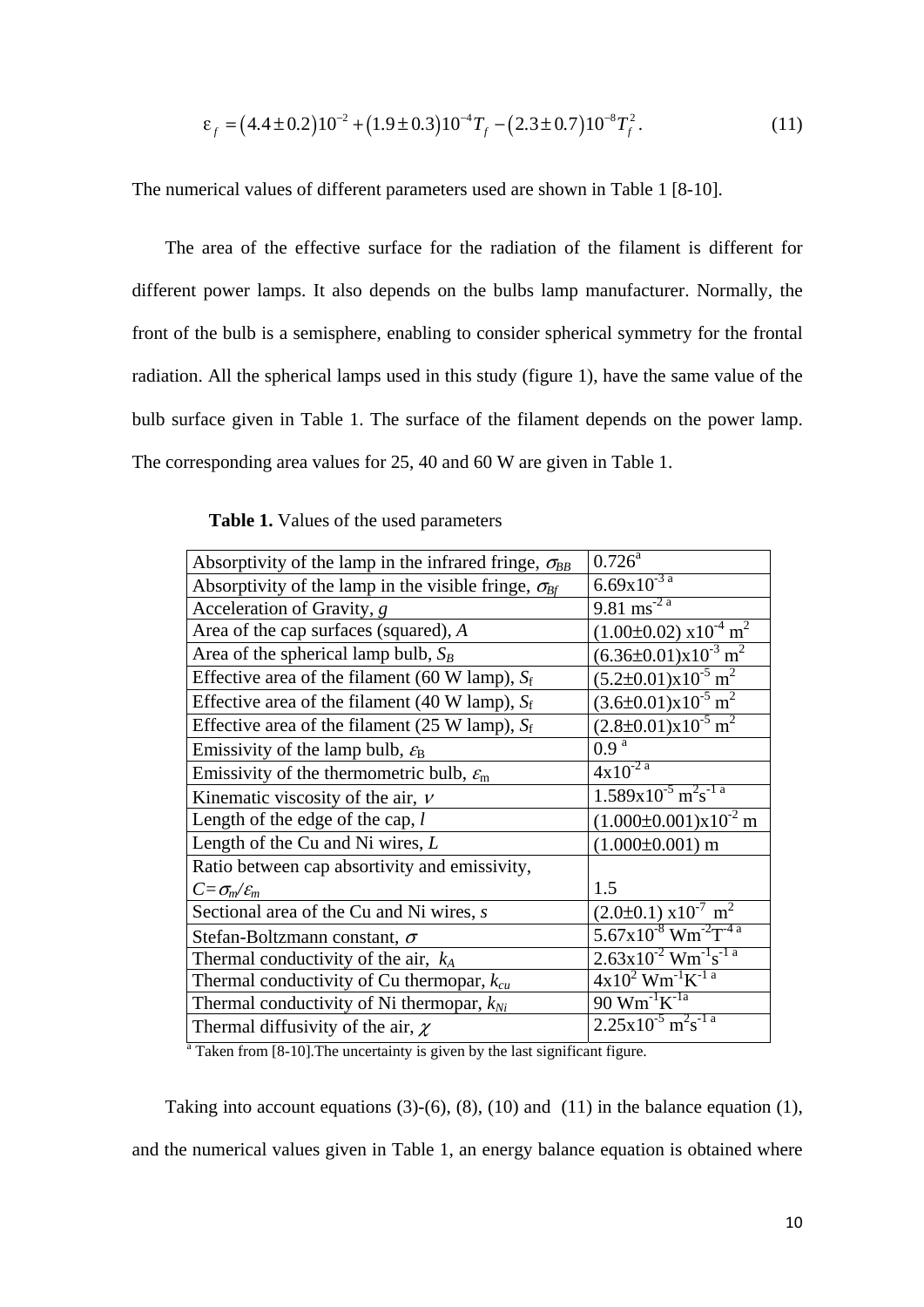the only unknown variables are the filament temperature  $T_f$  and the thermometric bulb temperature *T*, which is dependent of the distance *R* between the thermostatic bulb and the filament of the lamp.

# **4. Experimental study**

#### *4.1. Thermostatic bulb temperature measurements*

A stabilized AC source of 220 V was used to provide the power dissipated to three types of spherical lamps of 25, 40, and 60 W. For all lamps, the temperatures *T* corresponding to the stationary state of the thermostatic bulb at distances, *R*, with respect to the center of the sphere of 3, 6, 9, 12, 15, and 18 cm was measured. The results are shown in Table 2.

| <b>Power lamp</b>      | 60 W                | 40 W                | 25 W                |
|------------------------|---------------------|---------------------|---------------------|
| R(m)<br>$(\pm 0.0001)$ | T(K)<br>$(\pm 0.1)$ | T(K)<br>$(\pm 0.1)$ | T(K)<br>$(\pm 0.1)$ |
| 0.18                   | 293.8               | 293.6               | 292.7               |
| 0.15                   | 294.1               | 293.7               | 292.7               |
| 0.12                   | 294.6               | 294.5               | 293.3               |
| 0.09                   | 296.7               | 296.2               | 293.6               |
| 0.06                   | 299.7               | 297.7               | 295.4               |
| 0.03                   | 312.6               | 308.8               | 301.5               |

**Table 2.** Temperature (*T*) measured by the thermometer as a function of the distance to the lamp  $(R)$ .

As can be observed, with all the lamps, the temperature decreases as the distance to the source increases. With the same thermometer, the average temperature of the glass bulb of the lamp,  $T_B$ , was also measured by contact. The results are shown in Table 3.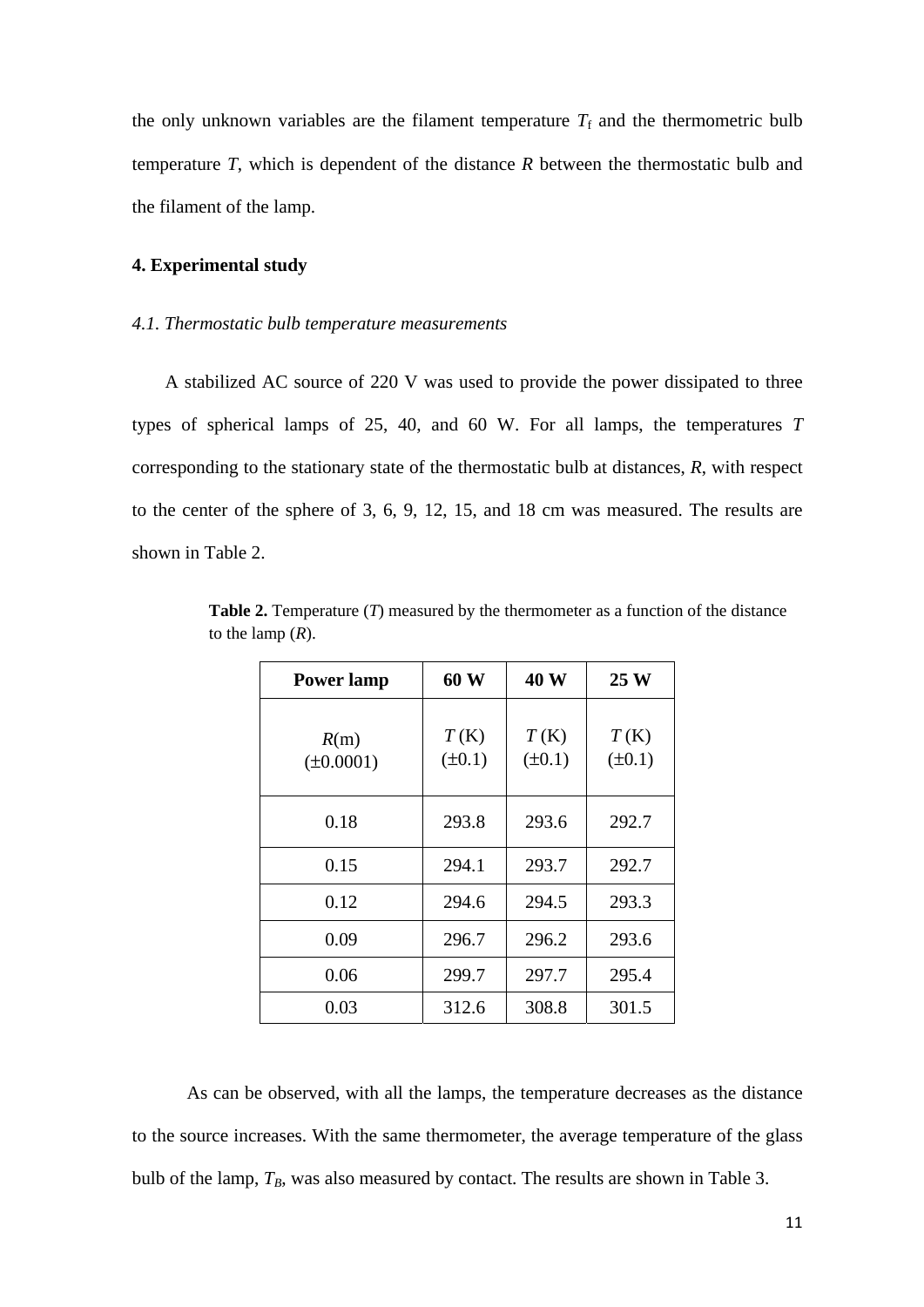| Power Lamp | $T_{\rm B}$ (K) | $T_{\rm E}$ (K) | $T_{\rm f}^{\rm theor}$ (K) | $T_f$ , theor<br>(K) |
|------------|-----------------|-----------------|-----------------------------|----------------------|
| W)         | $(\pm 0.1)$     | $(\pm 0.1)$     |                             |                      |
| 60         | 388.0           | 292.9           | $2940 \pm 40$               | $2950 \pm 2$         |
| 40         | 385.0           | 292.9           | $2970 \pm 60$               | $2980 \pm 40$        |
| 25         | 365.0           | 292.2           | $2500 \pm 140$              | $2530 \pm 110$       |

**Table 3.** Temperature of the glass bulb envelope  $(T_B)$ , environmental temperature  $(T_E)$ , and filament temperatures  $(T_f^{\text{theor}}, T_f^{\text{theor}})$  estimated with the least squares method in two distance ranges.

# *4.2. Attenuation of the radiant energy flux with the distance from the source*

With spherical symmetry, the radiation flux decreases with the distance from the center as the inverse square. When the thermometer moves away from the source, it receives a lower flux, according to this law. If we consider the simplifying assumption that the stationary state depends on the amount of radiant energy received by the thermometric bulb, the increase of temperature experimentally measured with respect to the environmental temperature value will be proportional to the received radiant energy. Consequently, it is expected that temperature should also vary as the inverse square of the distance. To check this assumption, the experimental results shown in Table 2 have been fitted to the equation:

$$
T = b + \frac{a}{R^2} \tag{12}
$$

The results obtained for parameters *a* and *b* and the correlation coefficients are shown in Table 4 for the different source powers. As can be seen, the correlation is high-minded enough to admit the correctness of the hypothesis. But the correlation coefficient cannot be unity due to, among other things, the scattering and absorption of radiation and the nonlinear dissipative contributions.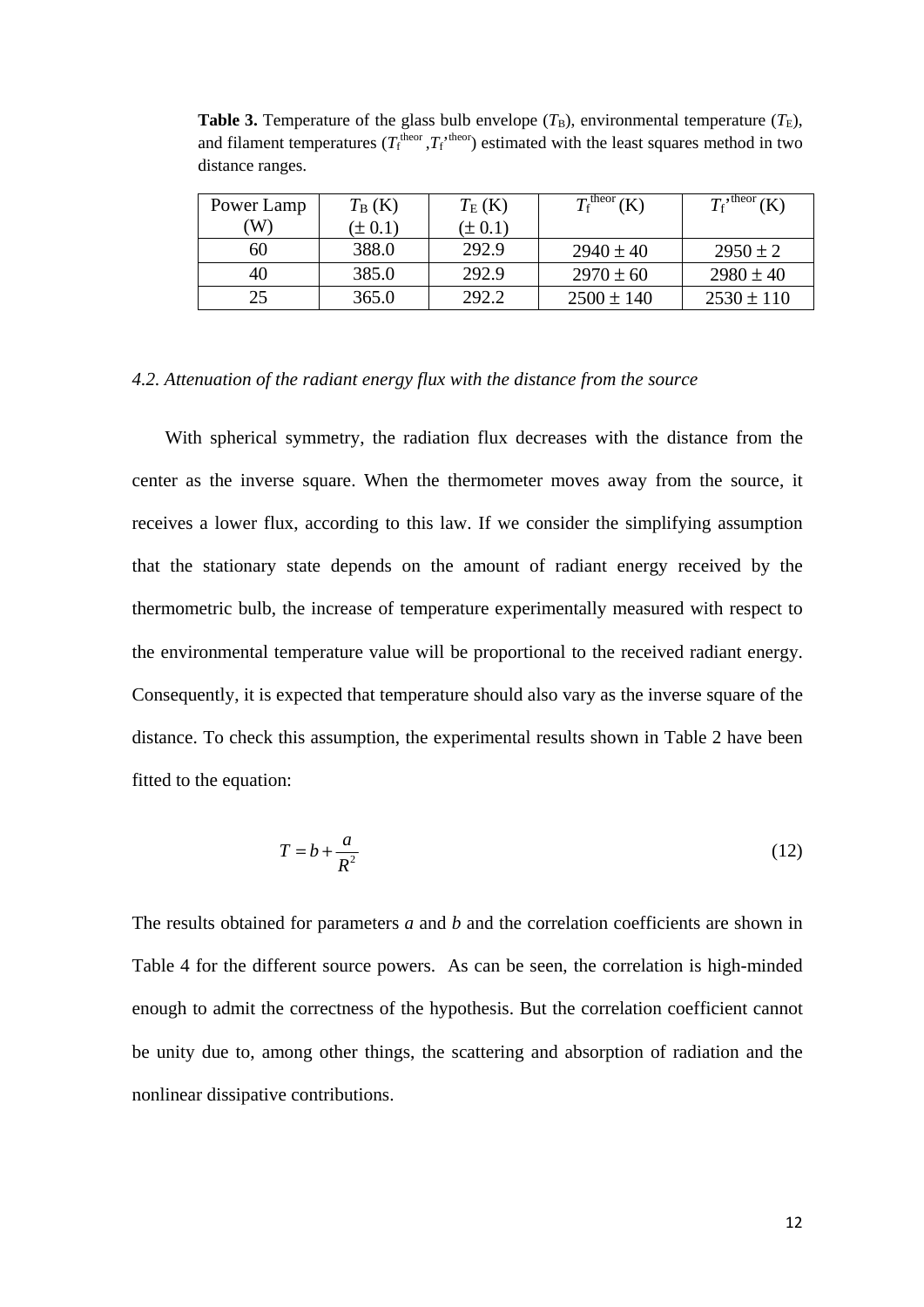| Power Lamp (W) | b(K)              | $a(10^{-2} \text{ K m}^{-2})$ | $\mathbf{z}$ |
|----------------|-------------------|-------------------------------|--------------|
| 60             | 293.8 $(\pm 0.4)$ | $1.71(\pm 0.09)$              | 0.995        |
| 40             | 293.6 $(\pm 0.3)$ | $1.38(\pm 0.06)$              | 0.996        |
| 25             | 292.6 $(\pm 0.2)$ | $0.81(\pm 0.03)$              | 0.996        |

**Table 4.** Adjustable parameters *a* and *b*, and correlation coefficient *r* corresponding to equation (12).

#### **5. Measurements and results. Comparison with the theoretical model**

# *5.1. Determination of temperature fields*

From the above data, equation (1) would permit to calculate  $T_f$ . However this way is not useful, since for each distance would get a temperature and the uncertainty in the determination of  $T_f$  is too high. Another method is proposed to reliably determine a single value of  $T_f$ . The method consists in applying equation (1) to a hypothetical balance filament temperatures set, taking as bulb temperature  $T<sub>B</sub>$  the value experimentally measured. The hypothetical temperature set covers the (1000-3500) K interval in ten by ten degrees. Thus, 251 values of  $T_f$  are obtained to be replaced in the balance equation together with  $T_B$ . This process is applied for each value of the distance  $R$  to calculate six values of temperature  $T$  as solution of equation (1). The set of six temperatures for the six distances  $R$ , named temperature filed obtained with the different values of  $T_f$  can be compared to those obtained experimentally.

A reiterative application of the method for each value of  $T_f$  allows to predict 251 temperature fields. A least squares method will permit to determine the value corresponding to the temperature field that best approximates the experimental data:

$$
\delta = \sum_{i=1}^{6} \left( T_{theor} - T_{\text{exp}} \right)^2 \tag{13}
$$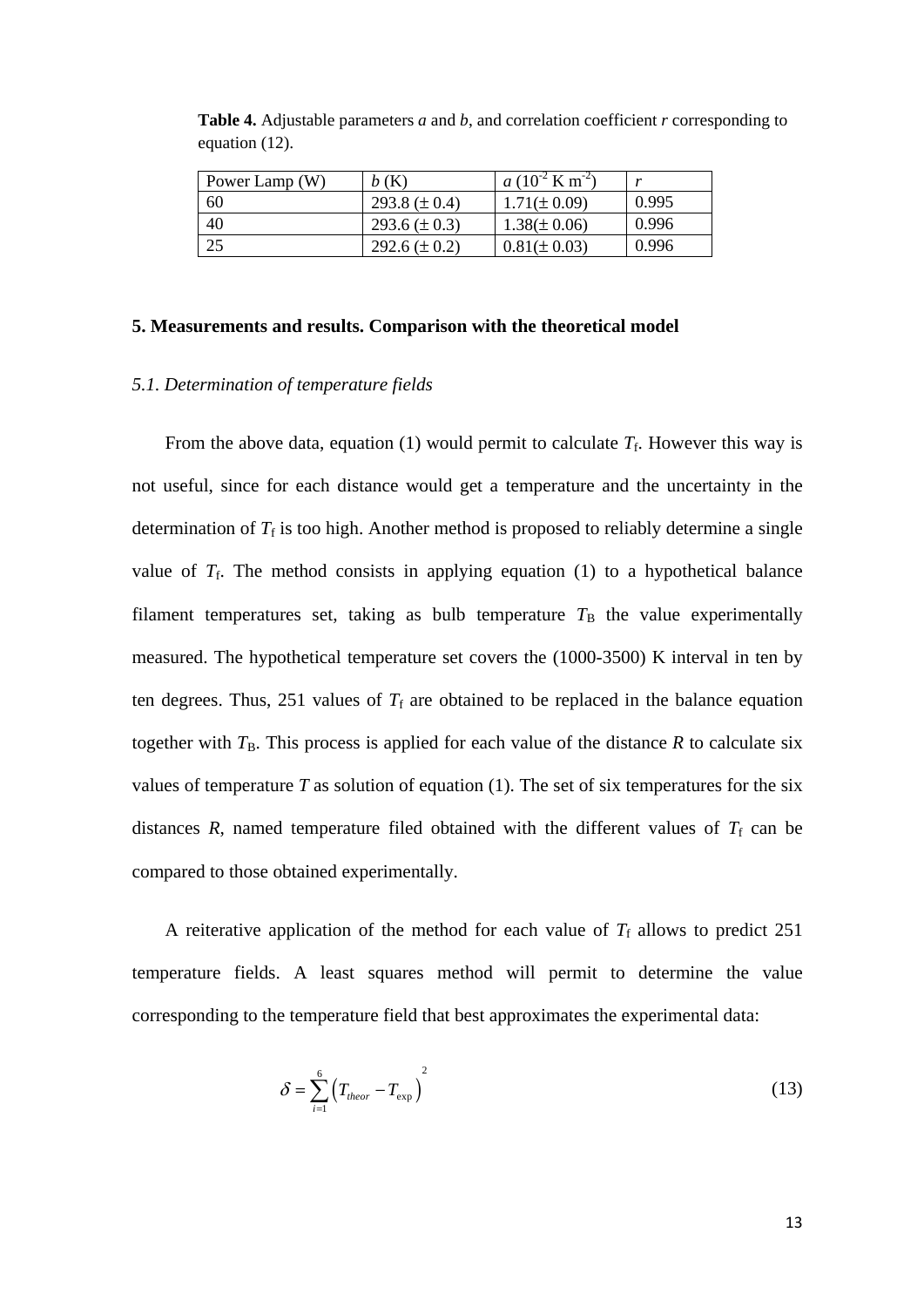where  $T_{theor}$  is the value obtained by applying the method at a given distance  $R$  and  $T_{exp}$  is the corresponding experimental data at the same distance. The value of  $T_{theor}$  which minimizes the parameter  $\delta$  is the value which best approximates to the experimental value. The uncertainty in temperature can be determined from the statistical uncertainty associated with the least squares method. Within the uncertainty range,  $\delta \pm \Delta \delta$ , there are several values, each one corresponding to a different temperature  $T_f$ . The level of uncertainty in  $T_f$  can be estimated as the extreme values of  $T_f$  within this interval [11].

In figures 3-5, some fields of temperature in the environment of the experimental data for the lamps with 60, 45 and 25 W, respectively, are represented.



**Figure 3**. Temperature of the thermostatic bulb as a function of the distance to an incandescent lamp of 60 W power. (Points connected by continuous lines): temperature files estimated by equation (1) at different filament temperatures. (Points connected by a discontinuous line): Experimental measurements. Lines are visual guides estimated from the fits of the experimental points to equation (12).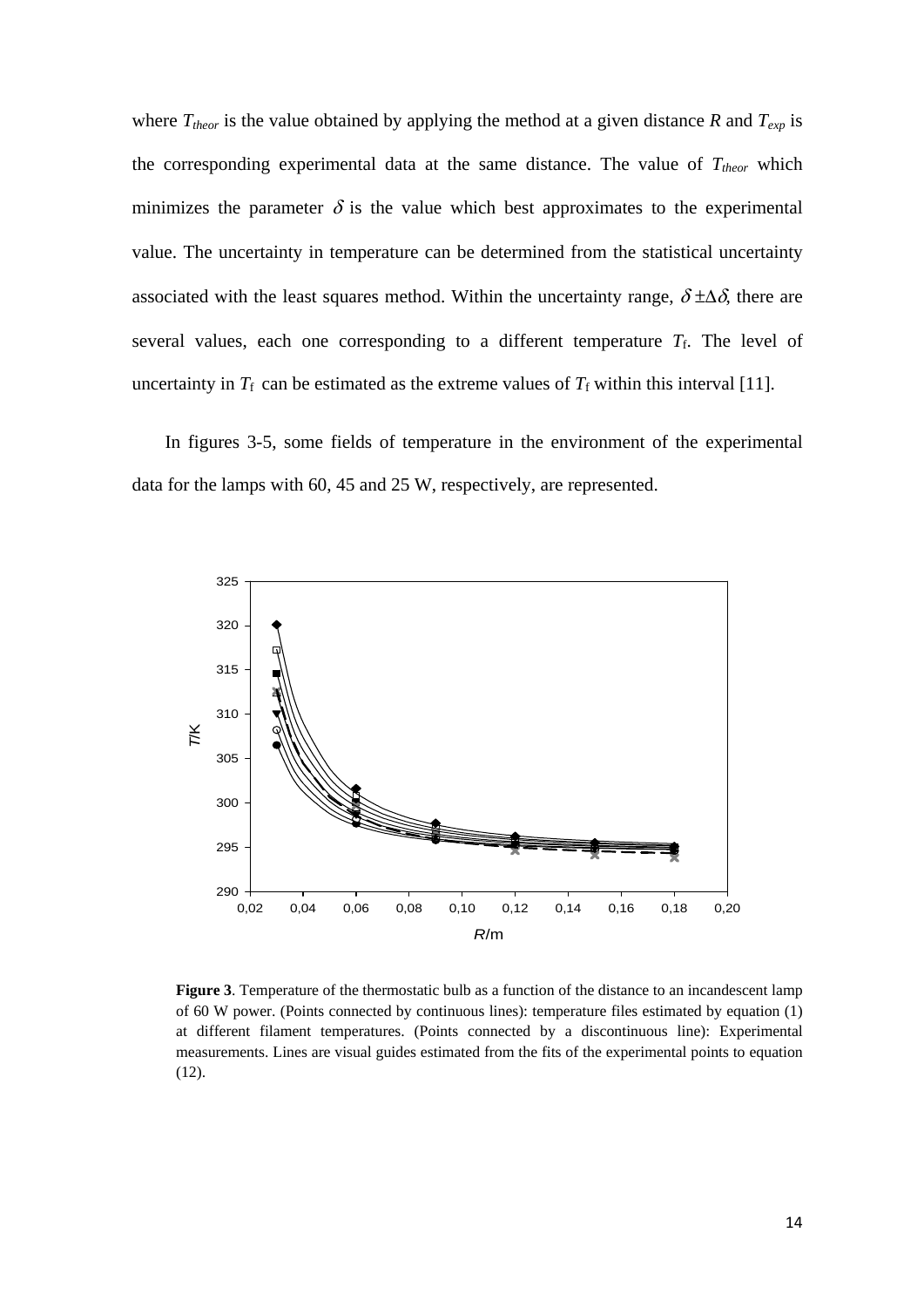

**Figure 4.** Temperature of the thermostatic bulb as a function of the distance to an incandescent lamp of 40 W power. (Points connected by continuous lines): temperature files estimated by equation (1) at different filament temperatures. (Points connected by a discontinuous line): Experimental measurements. Lines are visual guides estimated from the fits of the experimental points to equation (12).



**Figure 5.** Temperature of the thermostatic bulb as a function of the distance to an incandescent lamp of 25 W power. (Points connected by continuous lines): temperature files estimated by equation (1) at different filament temperatures. (Points connected by a discontinuous line): Experimental measurements. Lines are visual guides estimated from the fits of the experimental points to equation (12).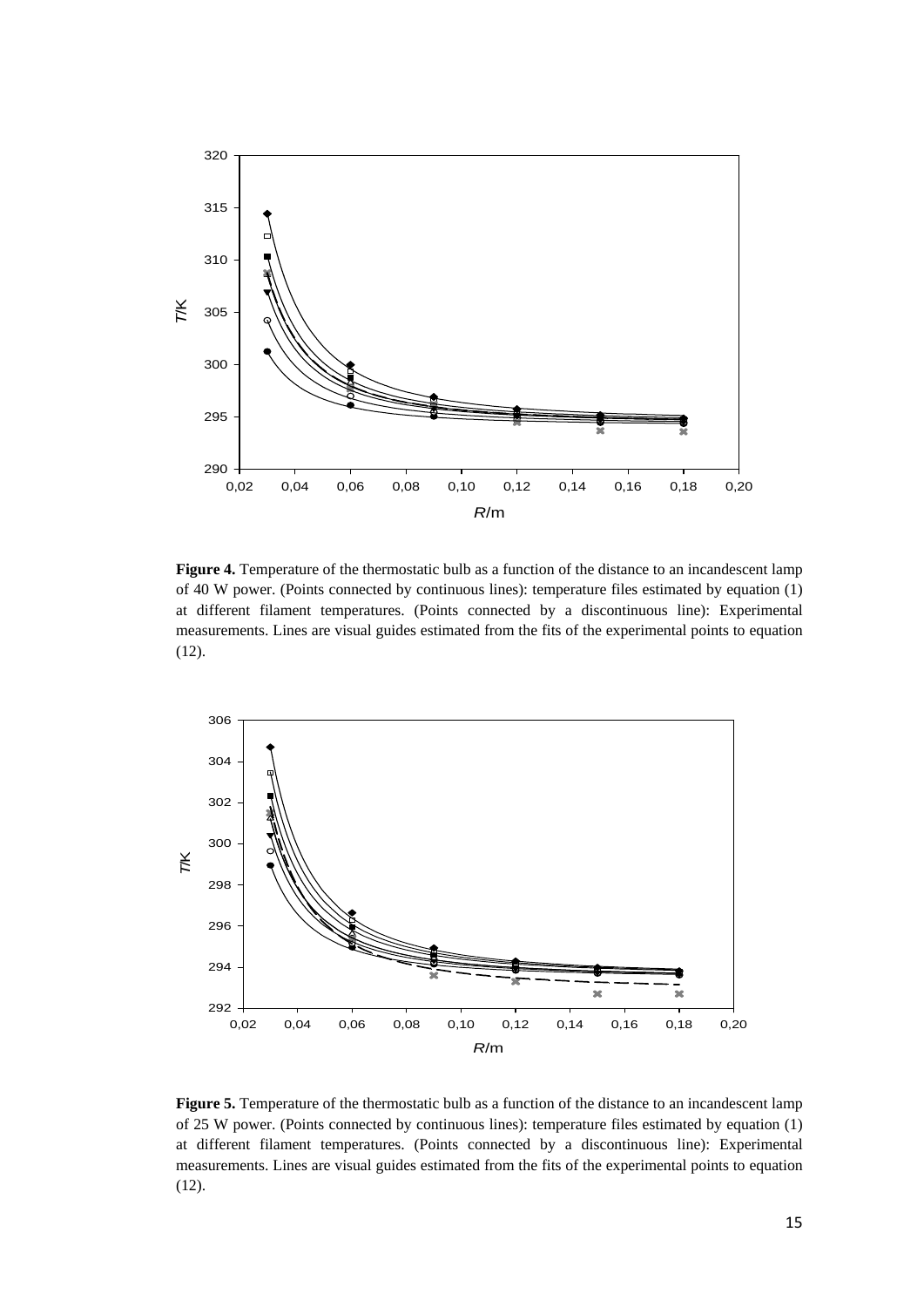The six points representing each temperature range are shown connected by lines as visual guides. These guide lines have been obtained from the fits of the corresponding calculated six points to equation (12). As can be expected, the value of temperature decreases with the distance to the source.

# *5.2. Comparison between temperature fields and experimental data in the vicinity of the minimum. Determination of the filament temperature*

The six experimental points are also shown in figures 3-5 connected by a thicker discontinuous line (corresponding to the fit of the experimental values to equation (12)). As can be observed, there is a temperature field graph that better overlaps with the experimental graph, which corresponds to the field that minimizes equation (13). It is also observed that the temperature fields graphs and the experimental data slightly diverging towards different directions when the distance to the source increases. The difference is less than two degrees for the highest distance  $R = 18$  cm. By applying equation (13), the best filament temperature,  $T_f^{\text{theor}}$ , and its uncertainty can be estimated. The results are also shown in Table 3 for the different lamps.

# *5.3. Optimal range of distances to the least-squares fit*

It is intended that the experimental measurement is unsophisticated and feasible with few resources. Therefore, instead of "preparing" the environment for the experiment, it is preferable to demarcate a range of distances where the observed discrepancies are minimum. In this way, the fit is improved and a better value of  $T_f$  is obtained. An observation of figures 3-5 permits to see that the divergences between the temperature fields and the corresponding experimental values become higher at distances larger than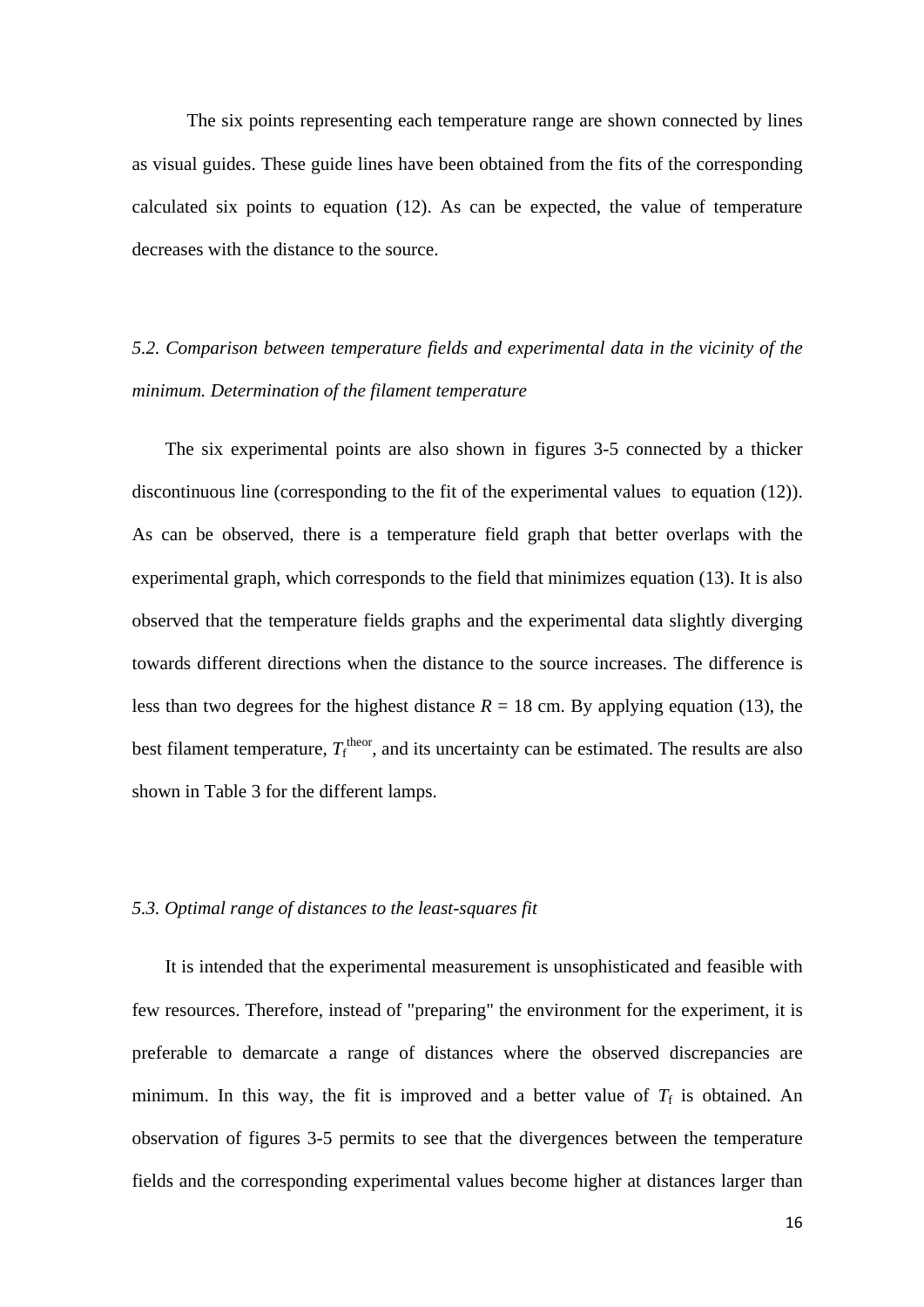0.09 m. In the interval between 3 cm and 9 cm, it is seen that the experimental data and field data have a higher coincidence. Furthermore, in this interval, the measured temperatures exceed four or more degrees the ambient temperature, which allows to introduce more than three measurement points in that interval, without overlapping the temperature values corresponding to the stationary states.

To show the improvement of the adjustment in this range, the least squares and the corresponding values of the filament temperature have been determined again for the three lamps. The new values estimated for the filament temperature,  $T_f^{\text{theor}}$ , are shown in Table 3. At a power given, both values are similar, but the uncertainty is lower in the second fit. The values obtained for the filament temperature are the typically obtained for this kind of lamps [3,4,11] with other methods.

Note, first, that the lamp with lower power has the filament temperature hundred degrees lower than the higher powers. It can make a comparative assessment of different energies radiating lamps using, according to equation (2), the ratio of the fourth powers of the temperatures of the filaments. Thus,  $(2530/2950)^4 = 0.541$  indicates that the flux of energy from the lamp of 25 W is half that the lamp corresponding to 60 W. Second, if the Wien displacement law is used,  $\lambda T = 0.002898$  mK, the displacement of the radiation spectrum to the longest wavelengths can be evaluated. For  $T_f = 2930$  K, the maximum is at  $\lambda = 989$  nm, while for  $T_f = 2530$  K, the maximum shifts towards  $\lambda = 1145$  nm. In addition, the area of the curve is reduced. For a given  $\lambda$ , Rayleigh scattering of radiation by the atmosphere is proportional to  $\lambda^4$  [13]. For a comparative assessment of the amount of flux into the bulb of the thermometer, the following approximation could be used: considering that the areas corresponding to the short wavelengths are small in both cases, the integration interval can be extended to the whole frequency spectrum. In this case,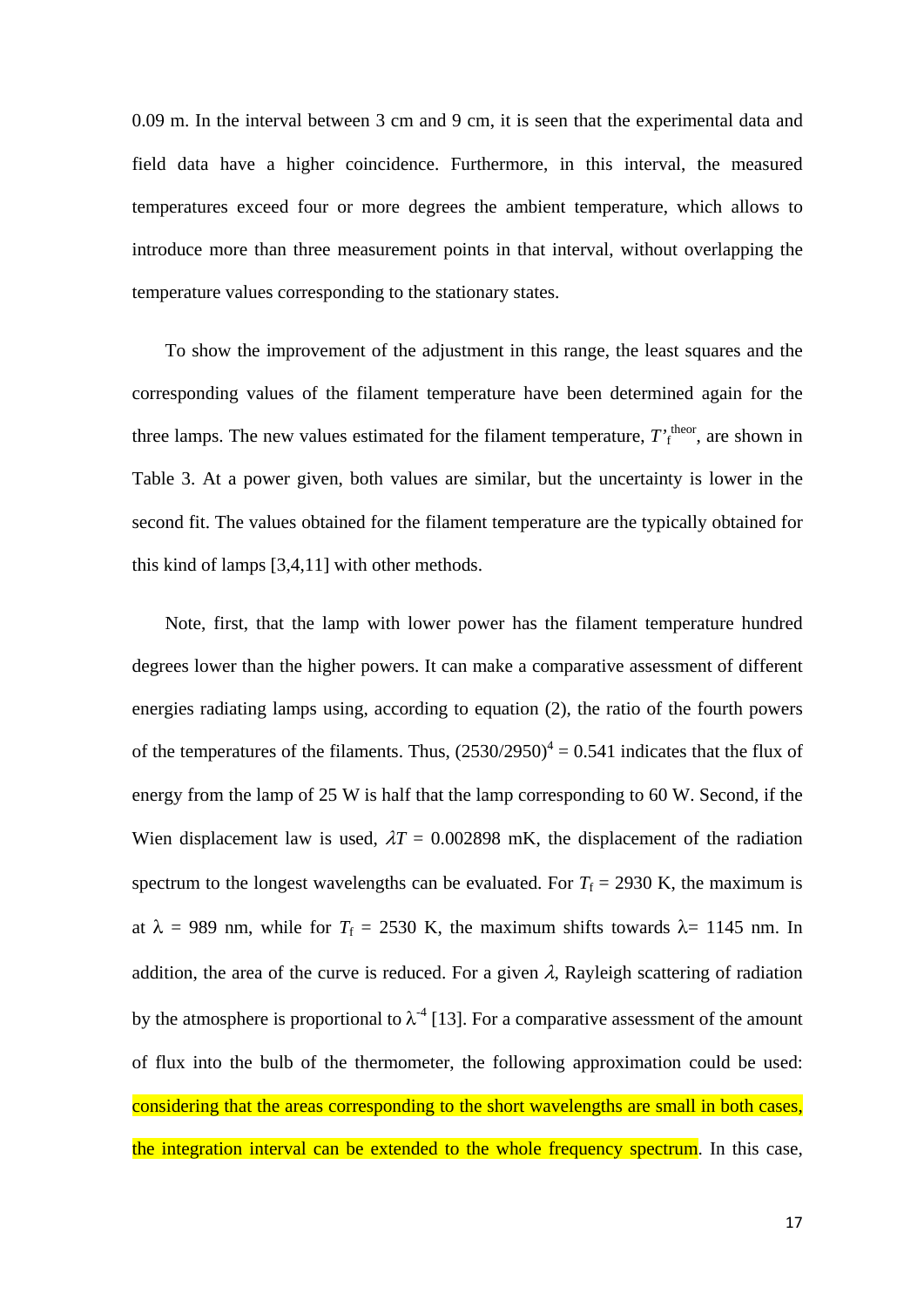according to the Planck's law, the ratio between the fluxes for two lamps of temperatures  $T_1$  and  $T_2$  will be given by  $(T_1/T_2)^8$  [6]. In the case of the lamps of 25 and 60 W, the ratio is 0.29, which indicates that the flux into the thermometer from the lamp of 25 W is less than a third of that comes from the higher power lamp. Third, as was above discussed, higher power lamps keep differences over 4 K between the temperature field and the ambient temperature at distances  $R$  less than  $9$  cm. However for the lamp with 25 W, this difference can only be maintained at distances less than 6 cm. Figures 3-5 show that for all lamps the discrepancies between the temperature ranges and the experimental data appear at temperature differences between 3 and 4 K. For lamps of 60 and 40 W, it corresponds at distances greater than 9 cm, while for the lamp of 25 W, it corresponds at distance greater than 6 cm. It is expected that at higher power lamps, the discrepancies appear at higher distance.

 This fact may be due to the flux of heat dissipated into the environmental air. At the distances at which a temperature difference of approximately 4 degrees is achieved, the dissipation mechanism would bifurcate from convective to conductive. For temperature differences less than approximately 4 K, the driving mechanism for the heat transfer to the environment would be the conduction, while at higher temperature differences, the mechanism would be the convection. From this bifurcation point, the balance equation should be modified by replacing the convection for conduction mechanism for the farther distances. However, as the purpose is to determine the filament temperature, to apply the proposed method, the appropriate space interval should be selected depending on the lamp power.

The reason of the bifurcation may be due to the actual conductive flux exceeds the hypothetic convective flux contained in the balance equation at temperatures above 3-4 degrees above the environmental temperature. A consequence of this is that the

18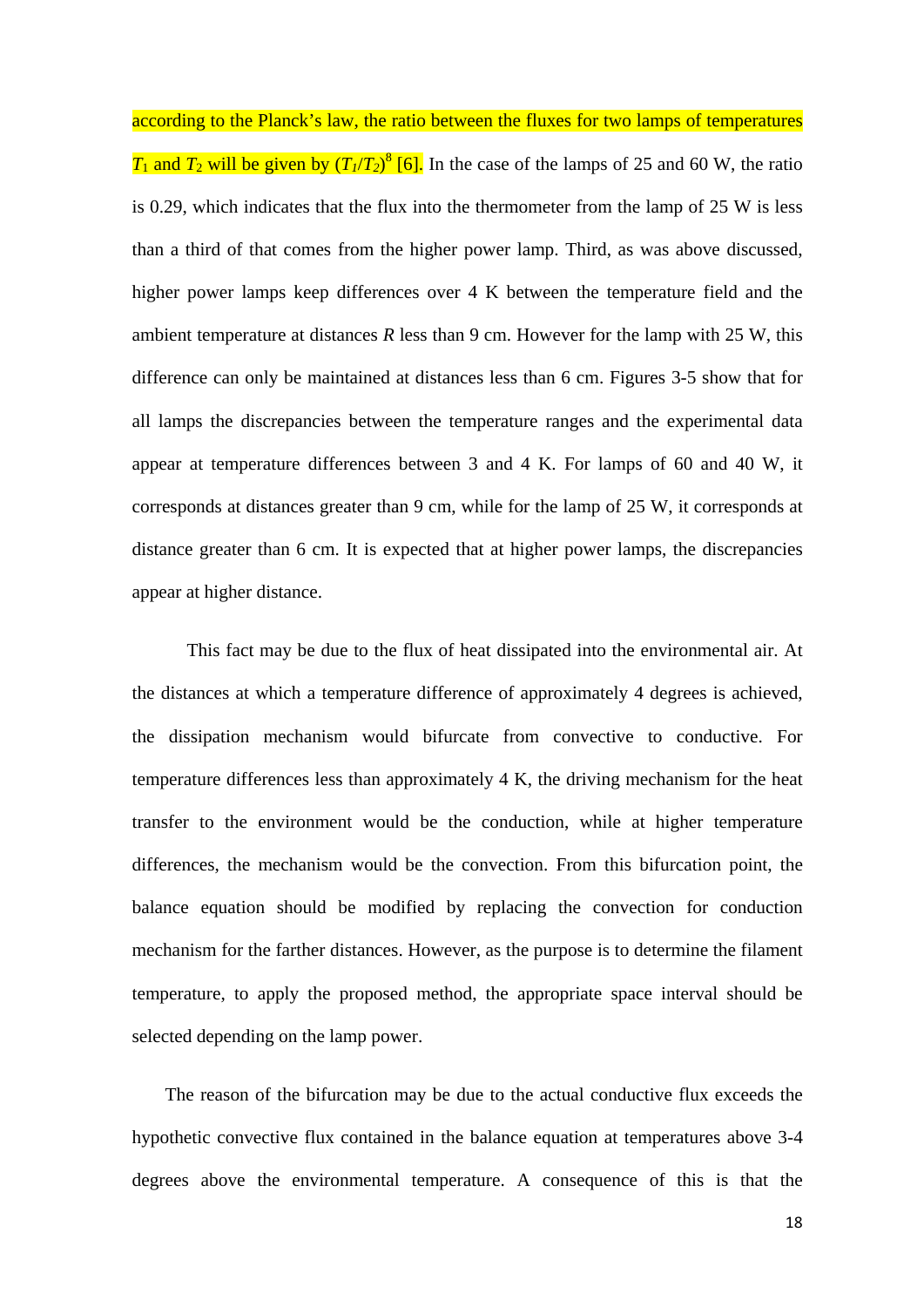thermometric bulb becomes cooler than predicted by the balance equation and discrepancies are observed between theoretical and experimental temperatures.

The thickness *L'* of the air conductive layer evacuating the same heat convection in the boundary which produces the transition from one regime to another can be estimated in the limit, where the conduction is passed to convection for a temperature difference of 4 degrees, by equaling the convective flux, given by equation (8), and the conductive flux, which would be given by the expression:

$$
J_{cd} = 2A \frac{K_A}{L'} (T - T_E)
$$
 (14)

For  $T-T_E \sim 4K$ , it is obtained that both fluxes are equal for  $L' \sim 0.0034$  m. With this data, the heat dissipated by the conductive mechanism can be estimated from equation (14) as a function of the temperature of the thermometer.

The conductive flux (straight line), estimated by equation (14), and the convective flux (broken line curve), estimated by equation (8), are shown as a function of the thermometer temperature in figure 6 for an environmental temperature of 292.9 K and temperature differences, with respect to environmental temperature, between 0 and 7 K. It can be seen that below four degrees, the actual driving evacuates more heat than the convective term.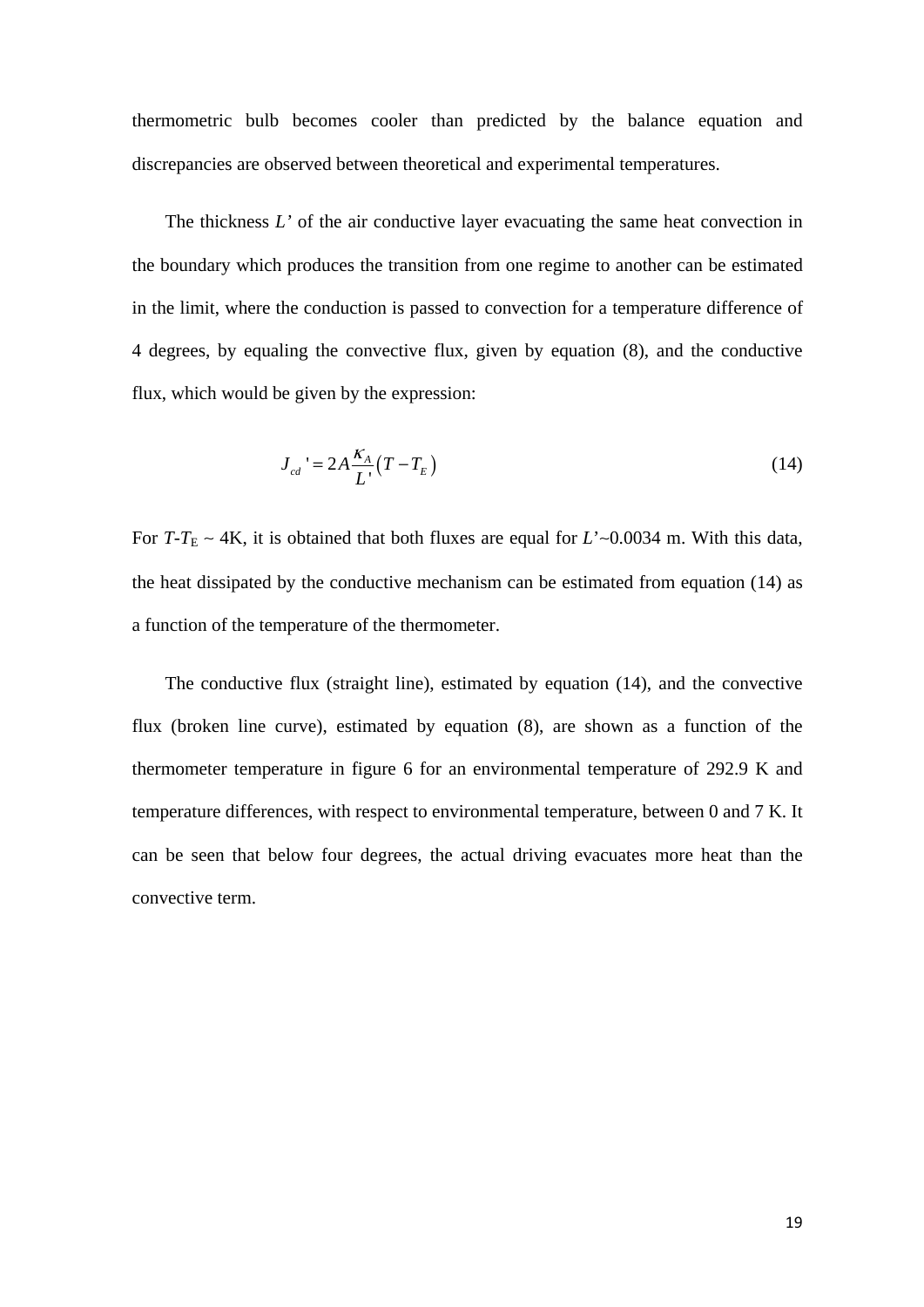

Figure 6. Conductive flux (straight line), estimated by equation (14), and convective flux (line broken curve), estimated by equation (6), as a function of the thermometer temperature.

## **6. Conclusions**

The temperature of a small radiant body with approximately spherical geometry can be determined with standard laboratory instrumentation and simple measurements. The proposed method can be applied to any body with a simple geometry, the latter condition being only necessary to simplify the stationary energy balance equation. The used instrumentation is reduced to an elemental optical bench and a thermocouple thermometer with tenths of a degree accuracy.

The most appropriate measurement zone is in a range of object distances from 3 and 9 cm for typical temperatures of the incandescent filaments (2500 to 3000 K). In that zone,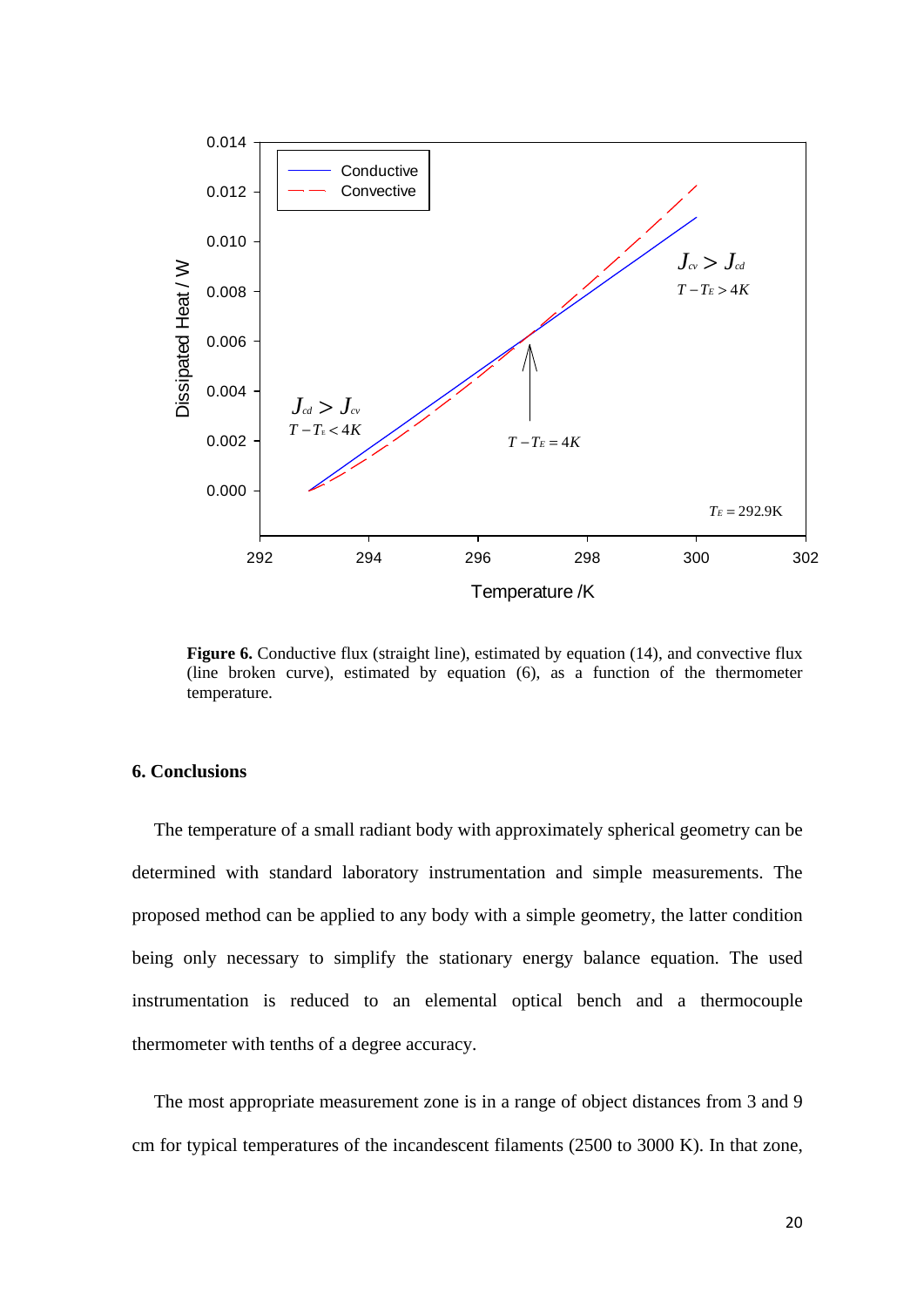five or six temperature measurements can be performed, since the difference between the thermometer and ambient temperatures is equal to or greater than 4 K and the heat is dissipated by the convection mechanism. This allows to fit the experimental data to the approximate curve generated from the balance equation corresponding to the radiant temperature by using any calculation program.

Together with its experimental simplicity, the mayor advantage of the new proposed method is the ability to adjust by the method of least squares the experimental data to the more approximate temperature field, allowing to predict the object temperature and its uncertainty interval.

Another achievement is the indirect verification, via the stationary balance at different distances of the radiant object, of the radiant flux variation with the inverse square of the distance to the object.

Finally, in the case of incandescent lamps, the proposed method represents a novel method for determining the filament temperature. From a teaching point of view, the method could be very helpful to understand the different heat transfer mechanisms.

#### **Appendix. Convective flux**

The convective flux,  $J_{\rm cv}$ , can be calculated for the case of a vertical plate, of length the edge of the cap, *l*, by using empirical correlations [7,8]. In this case, the convective flux can be expressed as:

$$
J_{cv} = 2A \frac{\kappa_A}{l} N_U \tag{15}
$$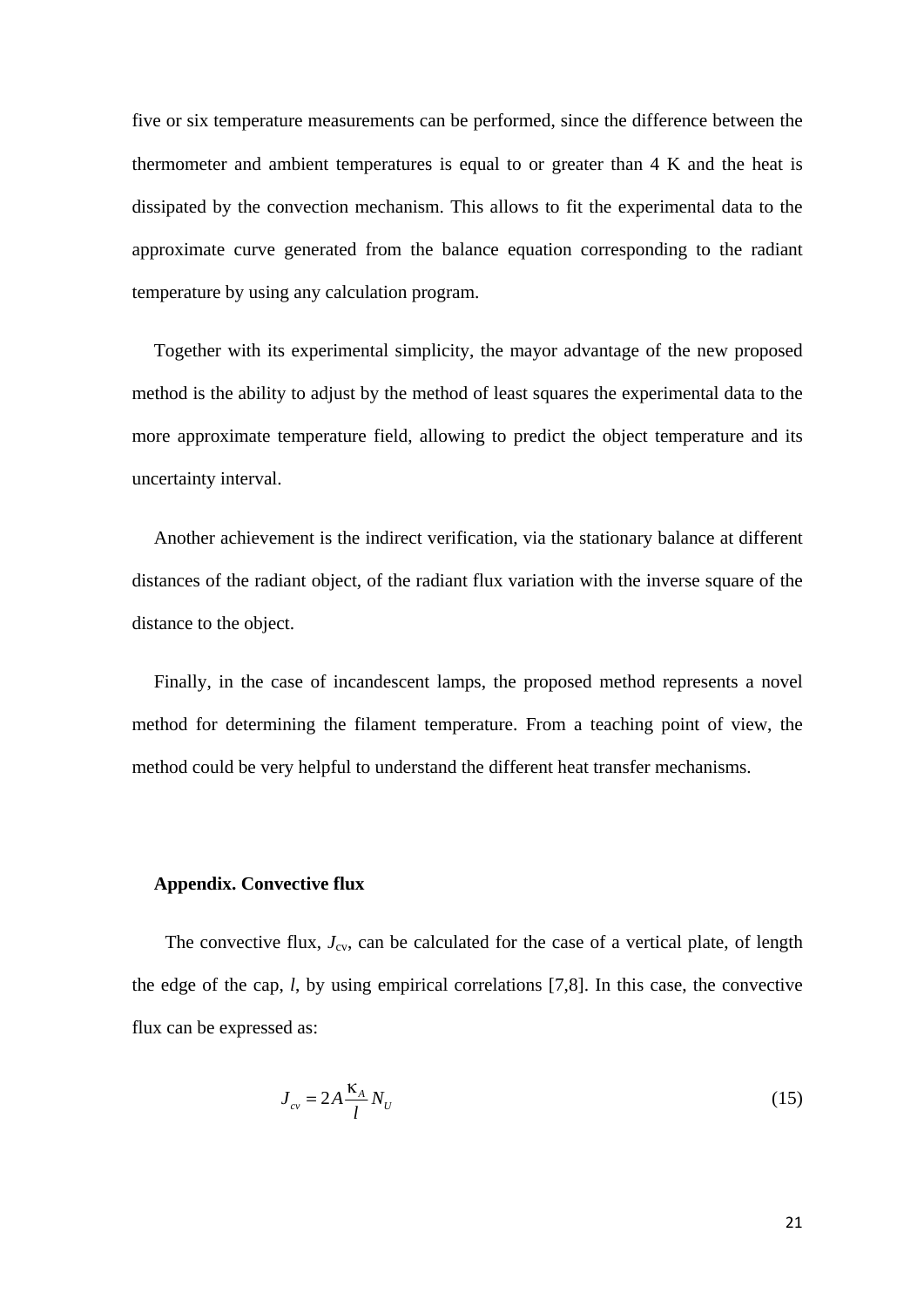where  $K_A$  is the conductivity of the air and  $N_U$  is the Nusselt number that, for natural convection over a vertical flat plate at a constant temperature, can be expressed by the empirical correlation [7,14]:

$$
N_U = 0.68 + \frac{0.67 Ra^{1/4}}{\left[1 + \left(\frac{0.492}{Pr}\right)^{9/16}\right]^{4/9}}
$$
(16)

*Ra* and *Pr* are, respectively, the Rayleigh and Prandlt numbers given by:

$$
Ra \equiv \frac{gl^3\left(T - T_E\right)}{\frac{\left(T + T_E\right)}{2} \chi \nu} \tag{17}
$$

$$
Pr \equiv \frac{\chi}{V} \tag{18}
$$

where g is the acceleration of Gravity,  $l$  is the length of the cap, and  $\chi$  and  $\nu$  are, respectively, thermal diffusivity and kinematic viscosity of the air.

#### **References**

[1] Zelenskii S E 2006 Simple optical method for measuring the temperature of an incandescent filament under vacuum J. Appl. Spectroscopy 73(3) 470-472

[2] Zanetti V 1985 Temperature of incandescent lamps Am. J. Phys. 53(6) 546-548

[3] Agrawal D C, Leff H S and Menon V J 1996 Efficiency and efficacy of incandescent lamps Am. J. Phys. 64 (5) 649-653

[4] Wagner W S 1991 Temperature and color of incandescent lamps Phys. Teach. 29 176-177